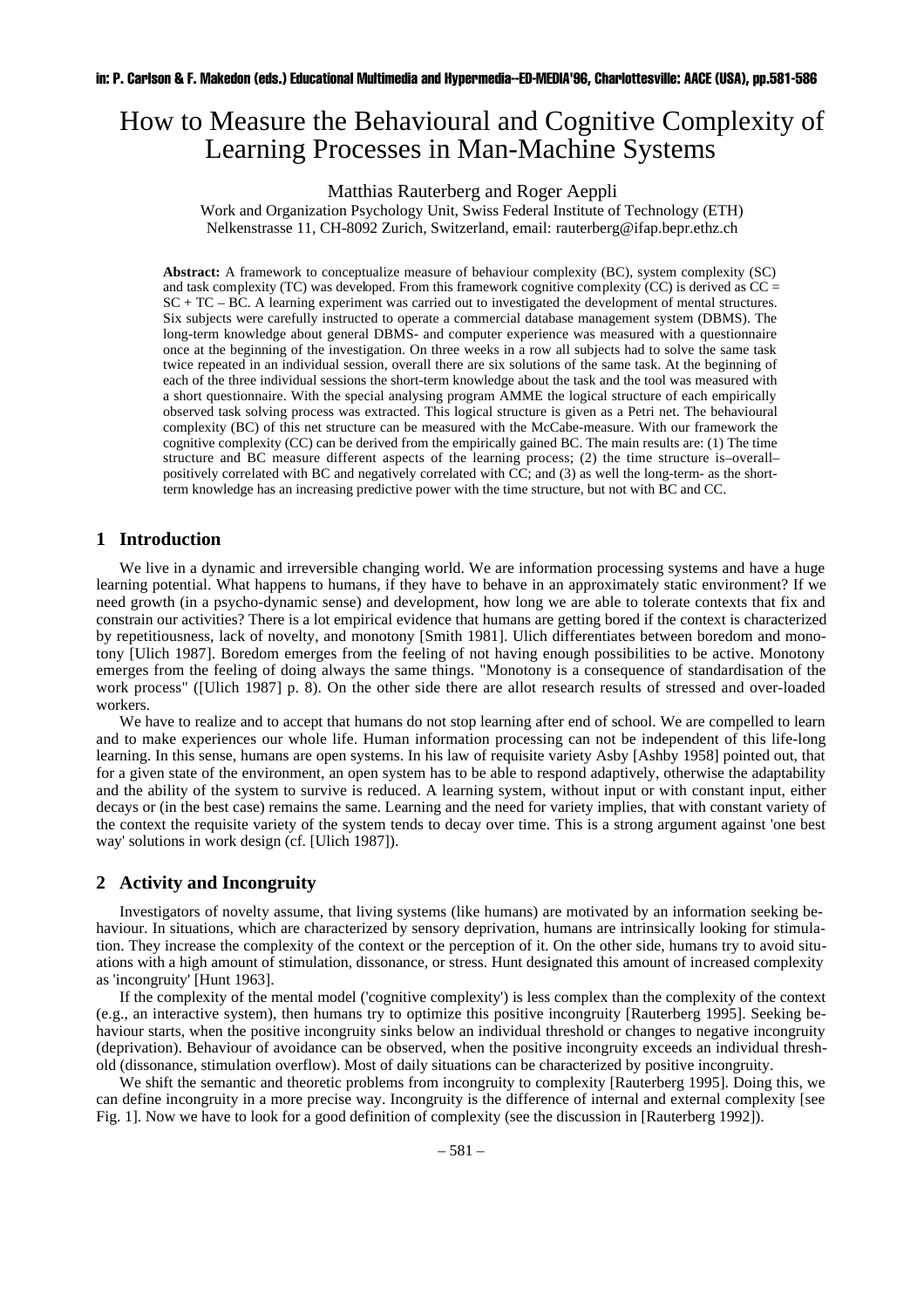

**Figure 1.** The difference between the external and the internal complexity is called *incongruity*.

In man-computer interaction we are able to measure the complexity of human behaviour (e.g., explorative activities; see [Rauterberg 1993]). With some plausible assumptions we are also able to estimate the complexity of user's mental model (see [Rauterberg 1992]). The complexity of the context (the internal structure of the interactive software) can be measured.

## **3 Learning and Activity**

Learning is a permanent process that changes our long-term knowledge base in an irreversible way. The structure of our long-term memory changes to more complexity and higher abstraction. The basic idea of our memory model is that the variety on one level can be reduced to the invariant structure. This invariant structure forms the next higher, more abstract level of learning. Learning implies abstraction. Humans under non standardised conditions evolve very abstract invariants during their lifetime. Learning as a driving force for irreversible developments is the most underestimated factor in human behaviour, especially in the work and organisational context.

Learning increases constantly the complexity of the mental model. This is an irreversible process. One consequence is, that the contextual complexity must increase appropriately to fit the human needs for optimal variety. Based on the empirical result in [Rauterberg 1993], that the complexity of the observable behaviour of novices is larger than the complexity of experts, we concluded that the behavioural complexity is negatively correlated with the complexity of the mental model. Thus it is possible to estimate the cognitive complexity based on the measurement of the behavioural complexity, the measurement of the system complexity and the measurement of the task complexity (for a more detailed discussion see [Rauterberg 1992]).

## **4 The Measurement of Complexity**

The symbolic representation of the machine system consists of the following elements: 1. objects (things to operate on), 2. operations (symbols and their syntax), and 3. states (the 'system states'). The mental model of the user can be structured in representing: objects, operations, states, system structure, decision and task structure.

A net can be described as a mathematical structure consisting of two non-empty disjoint sets of nodes (Selements and T-elements), and a binary flow relation (F). The flow relation links only different node types and leaves no node isolated [Petri 1980]. Petri nets can be interpreted in our context by using a suitable pair of concepts for the sets S (signified by a circle '( )') and T (signified by a square '[ ]') and a suitable interpretation for the flow relation F (signified by an arrow '->').

Bauman and Turano [Bauman and Turano 1986] showed, that Petri nets are equivalent to formalism based on production rules (like Cognitive-Complexity-Theory [Kieras and Polson 1985]). In this sense, our approach can be subsumed under 'logic modeling', too. Applying the path algebra approach of Alty to analyze the adjacency matrix [Alty 1984], we can get all "elementary paths in the network (e.g., paths which do not traverse an arc more than once). This algebra exhibits closure and the closure matrix gives all possible elementary paths between nodes" ([Alty 1984], p. 125).

The main operations (relations) between two Petri nets are abstraction, embedding and folding [Genrich et al. 1980]. The folding operation in the Petri-net theory is the basic idea of the approach presented in this paper. Folding a process means to map S-elements onto S-elements and T-elements onto T-elements while keeping the F-structure. The result is the structure of the performance net. Each state corresponds to a system context, and each transition corresponds to a system operation. This sequence is called a 'process' [see Fig. 2]. An elementary process is the shortest meaningful part of a sequence:  $(s') \rightarrow [t'] \rightarrow (s'')$ .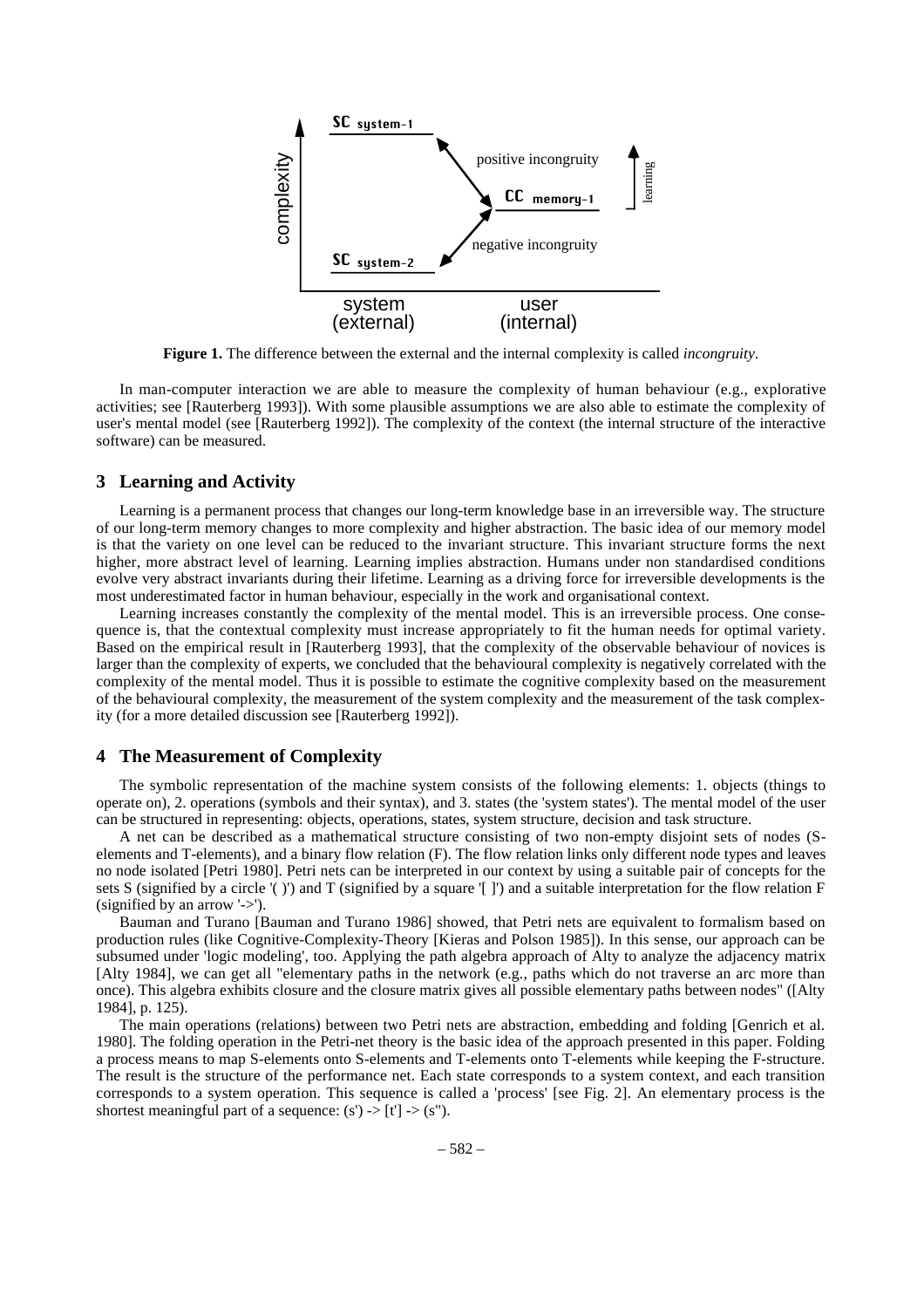

**Figure 2.** Part of the interactive behaviour with a relational database system recorded in a logfile. The whole process of this example is based on 12 transitions and 12+1=13 states. The number on the right side is the 'time per keystroke' in seconds (s).



**Figure 3.** The 'folded' Petri net of the example sequence in Figure 1.

**Description of the situation in Figure 2:** The user's task was to search for a given data record in a particular file. He started correctly in the main menu (s0) and activated with the menu-option 'd' the module 'data' (s1). In the next step he activated with the menu-option 'b' the output routine 'browse' (s2). In this system state (s2) the user realized that an incorrect file was active, so he tried to change the active file by pressing the functionkey F3. This operation is normaly correct, but only in the main menu and on the module level, not on the routine level. The system reacted with a help-message "Wrong input, press any key to continue". This message was incorrect, because only the functionkey F9 could be used to return. The system persisted in the 'wrong input state' (s3) and waited, until the user found the 'mouse-hole' F9 by trial and error. It is interesting to note, that the user went directly back to the main menu to continue his subtask ('to change the active file'), although he could do this operation in (s1), too.

If the observable behavior can be recorded in a complete  $\ldots$  > (state) -> [transition] -> (state) ->... process description [see Fig. 2], then the analysis and construction of the net structure of this process are simple: You have only to count the number of all different states and transitions used, or to mark on a list the frequencies of each state and transition used in the process. But, if the observable behavior can only be recorded in an incomplete (e.g., ...-> (state)  $\rightarrow$  [transition]  $\rightarrow$  [transition]  $\rightarrow$ ... or ... $\rightarrow$  (state)  $\rightarrow$  [transition]  $\rightarrow$ ...) process description, then the analysis and construction of the net structure of this process are difficulty. You have to find out the correct state (transitions, resp.) between both transitions (states, resp.). Unfortunately, this is the most frequent case in practice. For these cases we need automatic tool support. In the last years we developed a tool, that gives us the possibility to analyze any processes with an incomplete process description, that are generated by finite state transition nets.

The aim of the 'folding' operation is to reduce the elements of an observed empirical decision process to the minimum number of states and transitions, with the reduced number of elements being the 'decision structure'. Folding a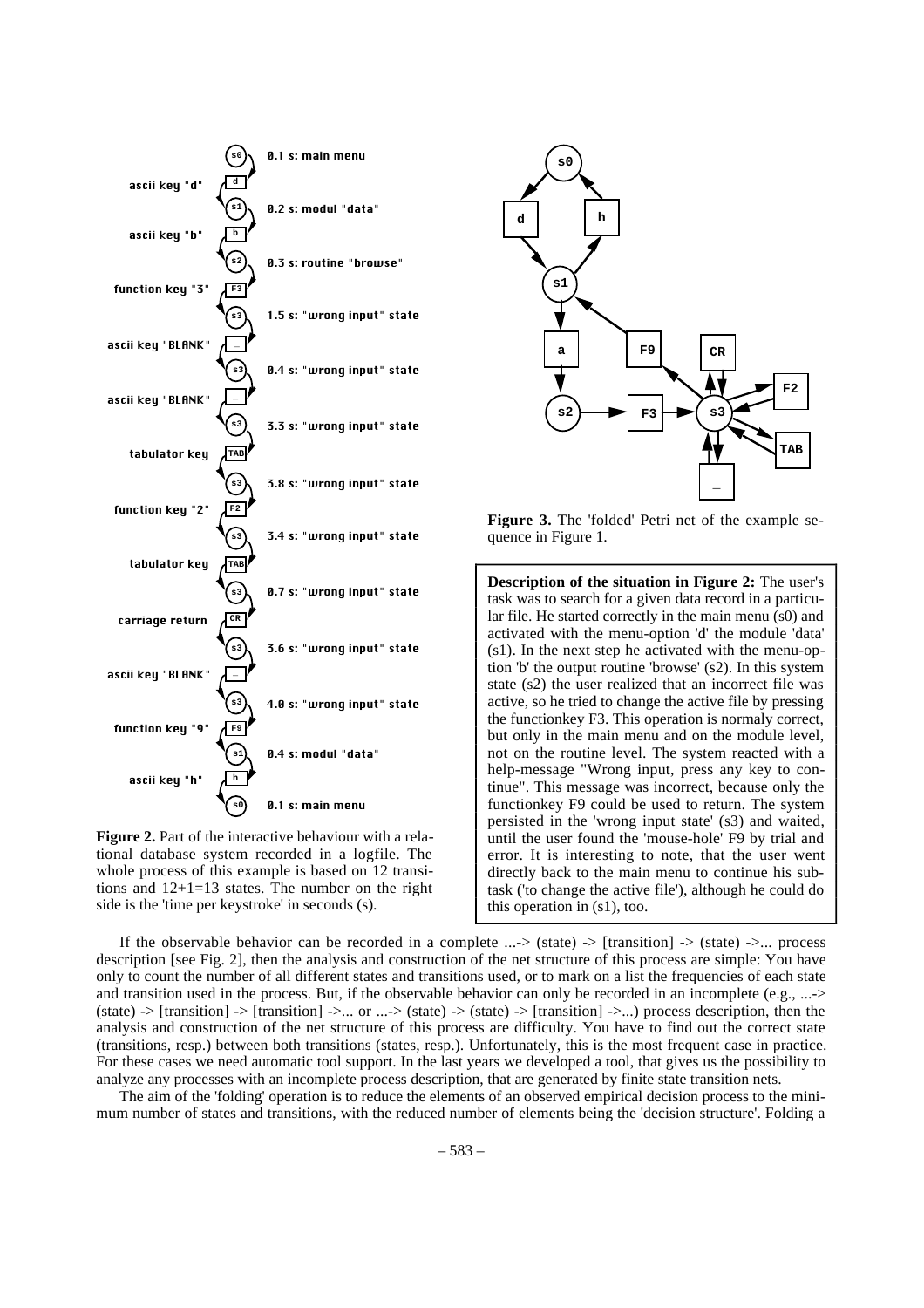decision process extracts the embedded net structure and neglects the information of the amount of repetition and of the sequential order.

A simple pattern matching algorithm looks for all 'elementary processes' in the sequence. A composition algorithm (the folding operation) is now able to build up the Petri net combining all elementary processes. The result of a folding operation of our example sequence [see Fig. 2] is the Petri net given in [Fig. 3.] This special net with four different states and nine different transitions is the whole net structure we need to produce the process given in [Fig. 2]. Measurable features of the behavioral process are: number of states and transitions totally used, number of different states and different transitions used, dwell time per state and transition, etc. These measurements can be easily done based on a protocol of the user's behavior automatically recorded by an interactive software program (the dialog system) in a 'logfile'.

To measure complexity we use the Ccycle metrics of McCabe [McCabe 1976]. With Ccycle we have a useful quantitative metric to measure complexity. We are discussing the advantages and disadvantages of four different quantitative metrics in the context of an empirical investigation elsewhere (see [Rauterberg 1992]). The complexity measured with Ccycle is defined by the difference of the total number of connections (T: transition) and the total number of states (S: state). The parameter P is a constant to correct the result of Formula 1 in the case of a sequence  $(T - S = -1)$ ; the value of P in our context is 1.

$$
Ccycle = T - S + P
$$
 [Formula 1]

The measure Ccycle of the example in Figure 3 is  $(9 - 4 + 1 = 6)$ ; the complexity of the net shown in Figure 3 is six. But, what could this number mean? McCabe [McCabe 1976] interprets Ccycle as the number of linear independent paths through the net. Other interpretations of Ccycle are number of holes in a net or number of alternative decisions carried out by the users.

Observing the behaviour of people solving a specific problem or task is our basis for estimating "cognitive complexity (CC)". The cognitive structures of users are not direct observable, so we need a method and a theory to use the observable behaviour as one parameter to estimate CC. A second parameter is a description of the action or problem solving space itself. The third parameter is an "objective" measure of the task or problem structure.

We call the complexity of the observable behaviour the "behavioural complexity (BC)". This behavioural complexity can be estimated by analysing the recorded concrete task solving process, which leads to an appropriate task solving solution. The complexity of a given tool (e.g. an interactive system) we call "system complexity (SC)". The last parameter we need is an estimation of the "task complexity (TC)".

The necessary task solving knowledge for a given task is constant. This knowledge embedded in the cognitive structure (CC) can be observed and measured with BC. If the cognitive structure is too simple, then the concrete task solving process must be filled up with a lot of heuristics or trial and error strategies. Learning how to solve a specific task with a given system means that BC decreases (to a minimum = TC) and CC increases (to a maximum = SC). We assume, that the difference (BC–TC) is equal to the difference (SC–CC).

To solve a task, a person needs knowledge about the dialogue structure of the interactive software (measured by SC) and about the task structure (measured by TC). SC is an upper limit for TC (SC>=TC); this aspect means, that the system structure constrains the complexity of the observable task solving space. Now we can state with the constraints (BC>=TC) and (SC>=CC), that:

$$
BC - TC = SC - CC
$$
 [Formula 2]

Transforming this Formula 2 to get CC alone, results in Formula 3:

$$
CC = SC + TC - BC
$$
 [Formula 3]

The parameters SC and TC can be estimated either in a theoretical or in an empirical way. The parameter SC is given by the concrete system structure, so we have to apply a given complexity measure to this system structure (theoretical way). The empirical way to estimate SC is to take the maximum of all observed BCs per task. To calculate TC all apriori descriptions of task structures are usable (theoretical way). If we have empirical data of different task solving processes of different persons, then we can estimate TC using the minimum of all observed BCs per task. Given a sample of different complete task solving processes, the best approximation for TC seems to be the minimal solution regarding a specific complexity measurement. One plausible consequence of this assumption is that CC is equal to SC in the case of "best solution" (TC=BC). This is the approach we are presenting here.

### **5 Results of a Learning Experiment**

A relational database management system with a character-oriented menu interface was the test system. Six users (6 men; average age of  $25 \pm 3$  years) had have to solve one task in two different versions on three weeks in a row [Rauterberg and Aeppli 1995]. The difference between task-1 and task-1' was only on the formulation level ('task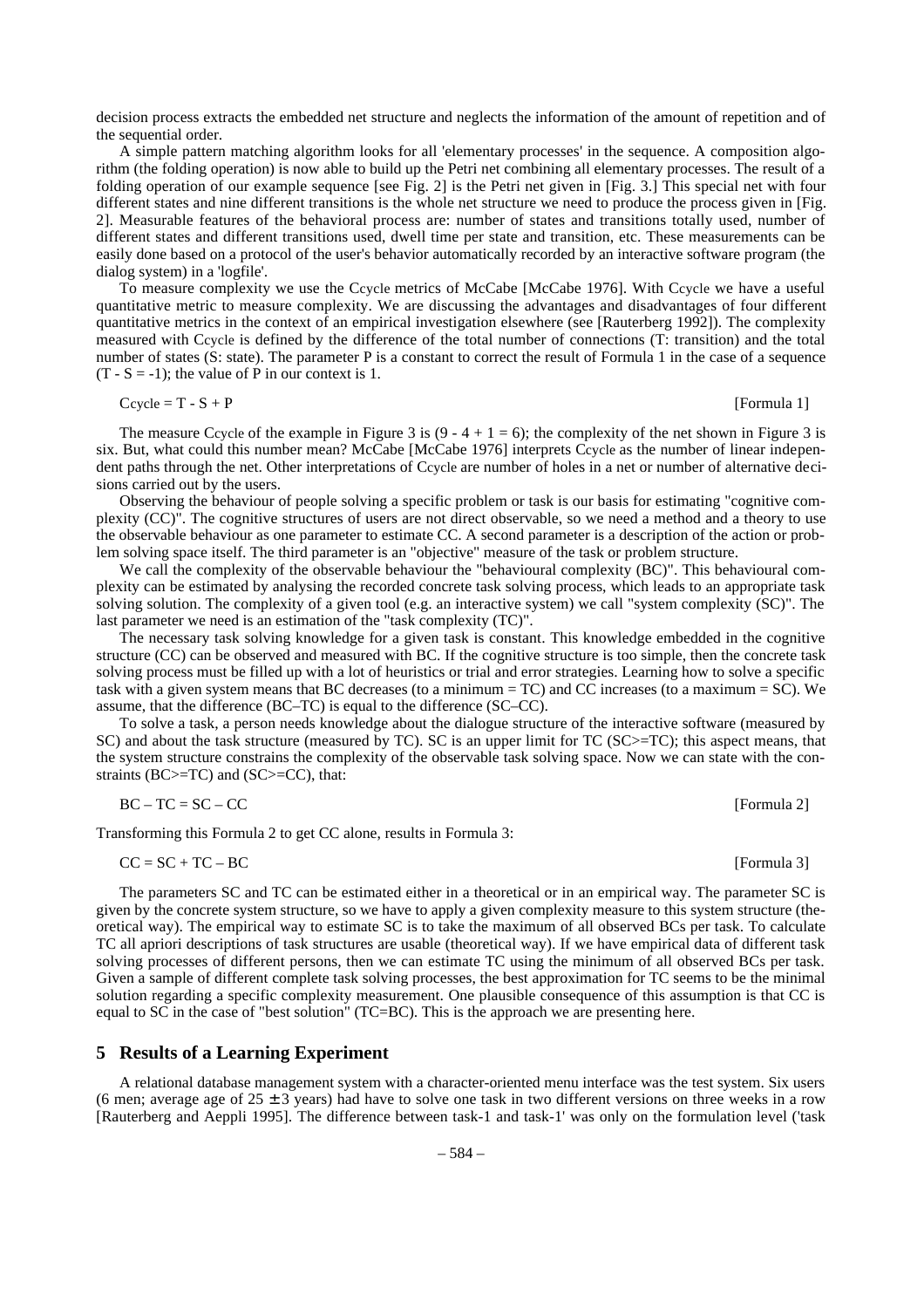description'), but on the structural level both tasks were identically. The duration of the actual task solving session was about 30 minutes. Each keystroke with a timestamp was recorded in a logfile. Each user needed about 45 minutes for the whole experiment (2 tasks, individual sessions). We measured the task solving time per task. Based on the logfiles we could measure the behavioural complexity (BC) with our analysing tool AMME (cf. [Rauterberg 1993]). To estimate the cognitive complexity [see Formula 3] we have to determine SC and TC. SC can be estimated as the maximum of all observed BC's ( $SC = 28$ ). TC can be estimated as the minimum of all observed BC's ( $TC = 22$ ).



**Figure 4.** The Box plot of the average task solving time.

The difference of the task solving time between task-1 and task-1' is significant (meantask-1=  $9.5 \pm 3.8$ , meantask-1'  $= 5.2 \pm 0.9$ , F(1,10) = 15.3, p $\leq$ .003). There is also a significant difference between the three days (meanday1= 8.6  $\pm$ 4.7, meanday2= 7.2  $\pm$  2.9, meanday3= 6.3  $\pm$  2.0, F(2,20) = 3.6, p ≤.045). The interaction term is nearly significant  $(F(2,20) = 3.2, p \le 0.061;$  see [Fig. 4]).



**Figure 5.** The average behaviour complexity BC.

**Figure 6.** The average cognitive complexity CC.

Only the difference of the behavioural complexity between task-1 and task-1' is significant (meantask-1=  $24.3 \pm$ 1.7, meantask-1'= 22.6  $\pm$  1.4, F(1,10) = 12.7, p≤.005). All other differences are not significant (see Figure 5). Only the difference of the cognitive complexity between task-1 and task-1' is significant (meantask-1=  $25.7 \pm 1.7$ , meantask-1'  $= 27.4 \pm 1.4$ , F(1,10) = 12.6, p $\leq 0.005$ ). All other differences are not significant [see Fig. 6].

In the first session ('1. week') the normally positive correlation between timetask-1 and BCtask-1 ( $r = +.69$ ;  $r = \pm .87$ , and  $r = +0.80$  changes to a negative correlation between timetask-1' and BCtask-1' ( $r = -0.48$ ). This result is caused by one user with the most data base experience who produced the most complex net (BC=28) in the shortest time (4.5 min). If we compare the correlation pattern of week-1 with the correlation pattern of week-2 and week-3 then we can observe a qualitative change from a positive to a negative correlation of the long-term and of the short-term knowledge with BC. We interpret this result as exploratory behaviour during the first session: the more knowledge, the greater the tendency to explore. Due to lack of variance for week-2 and week-3 the correlation between BCask-1' and the other measures can not be computed.